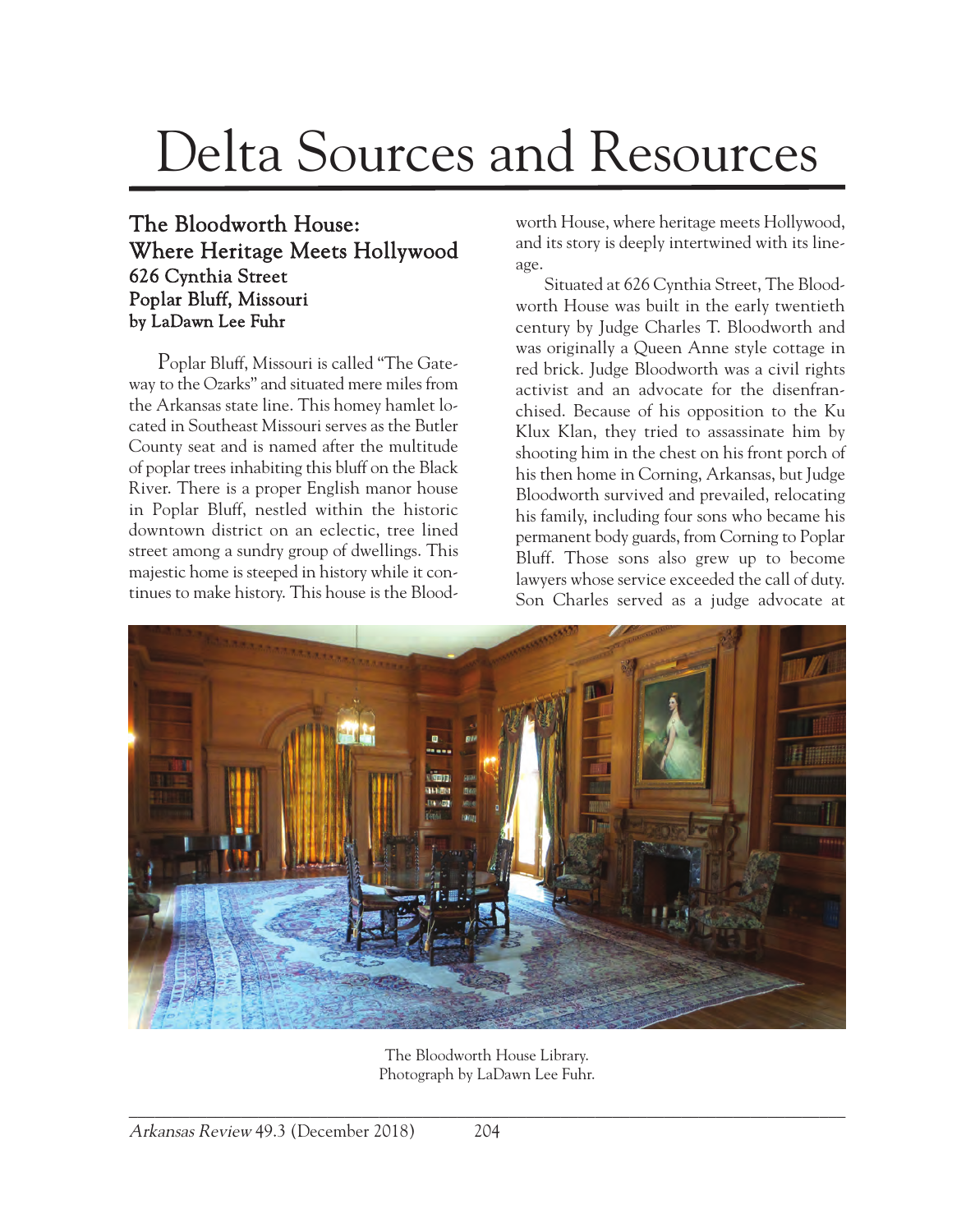

The Bloodworth House Foyer. Photograph by LaDawn Lee Fuhr.

Nuremberg and returned home with one of only three hand-written Nuremberg trial transcripts, now housed at the University of Missouri. Ralph served as Japanese war crimes prosecutor and brought justice to, and for, many in a postwar panacea of healing. The outstanding Bloodworth legacy would continue through the offspring including Ralph's daughter, noted writer Linda Bloodworth-Thomason.

 $\mathcal{L}_\mathcal{L} = \mathcal{L}_\mathcal{L} = \mathcal{L}_\mathcal{L} = \mathcal{L}_\mathcal{L} = \mathcal{L}_\mathcal{L} = \mathcal{L}_\mathcal{L} = \mathcal{L}_\mathcal{L} = \mathcal{L}_\mathcal{L} = \mathcal{L}_\mathcal{L} = \mathcal{L}_\mathcal{L} = \mathcal{L}_\mathcal{L} = \mathcal{L}_\mathcal{L} = \mathcal{L}_\mathcal{L} = \mathcal{L}_\mathcal{L} = \mathcal{L}_\mathcal{L} = \mathcal{L}_\mathcal{L} = \mathcal{L}_\mathcal{L}$ Linda Bloodworth-Thomason was born in Poplar Bluff to Ralph and Claudia Bloodworth. She is a successful writer, screenwriter, producer, author, and documentarian. A graduate of the University of Missouri, she left for California not long after college. She began her storied career as a teacher, an advertising consultant, and a reporter, all while freelancing as a screenwriter. Along with her Arkansas-born husband, Harry Thomason, they formed Mozark Productions, the name being an homage to both of their home states, and together changed the perception of the South and of the marginalized among global audiences. Their hit shows in-

cluded the iconic Designing Women, Filthy Rich, Hearts Afire, Evening Shade, and Women of the House. Together they wrote, produced, and directed A Man From Hope, the story that introduced future President Bill Clinton to the world. They were also instrumental in Democratic convention operations in 1992 and 1996, along with co-chairing the 1993 presidential inauguration.

The indomitable duo has been nominated for, and won, a plethora of awards in their industries including Emmy, Golden Globe, Director's Guild, People's Choice, and GLADD, and recent accolades for Bloodworth-Thomason's 2013 marriage equality film, Bridegroom, which won the audience prize at the Tribeca Film Festival and at the Los Angeles Outfest Film Festival. Another winning collaboration they added to their resume is the expansion and refurbishment of the Bloodworth family home. The Bloodworth House was renovated into a five thousand square foot, English Baroque marvel in the early 1990s, with the overhauls liter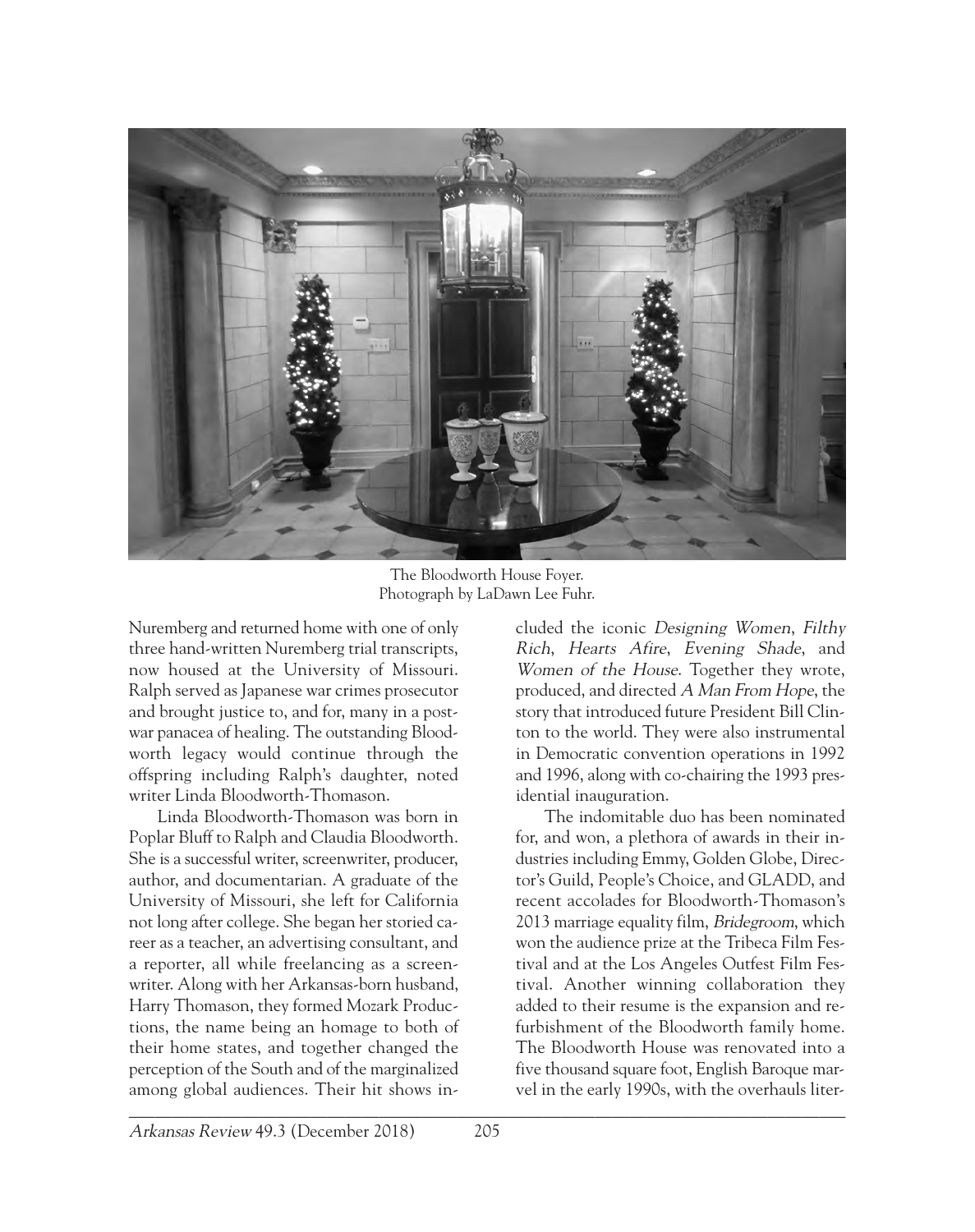ally encasing the original structure. Some of the best master builders in the world were contracted, including the Queen's craftsmen, Artisans of Crowther of S'yon Lodge, who rebuilt Windsor Castle in the seventeenth century. Notable additions include a massive library with over forty types of molding, and a stunning selection of antique furnishings from the William and Mary period, 1689-1702.

The library was built in England, disassembled to send by ship to New Orleans, then by barge, Mark Twain style, up the Mississippi River to Cape Girardeau, and eventually trucked into Poplar Bluff. Some of the details of the craftsmanship include the "Lord Byron Fireplace," which once belonged to the poet's father-in-law. The outside area of the Bloodworth House includes seasonal plantings, European statuary, and a formal garden. A pristine carriage house is located beyond the beautiful courtyard behind the Bloodworth House. While The Bloodworth House is beautiful front to back, inside and outside, it is much more than a pretty face. The Bloodworth House has been the backdrop for entertainment events and hosted the legendary Lily Tomlin, iconic comedian, television, and film star Leslie Jordan, and Designing Women's Julia Sugarbaker, the late, great Dixie Carter.

The Bloodworth House also serves as the headquarters for a multitude of philanthropic endeavors including the Claudia Foundation, the Charlie Classics Reading Program, and the Designing Women Foundation. All of these organizations were founded by Linda Bloodworth-Thomason and are intended to help the educational efforts and pursuits of students while giving back to the community. The Claudia Foundation was created by Bloodworth-Thomason in 1989 to honor her late mother, Claudia Bloodworth. A non-profit foundation, its mission is to promote positive change in the lives of individuals, especially women . . . to educate, equip and enrich. In particular, it offers challenging opportunities and resources for individuals to explore their personal goals and ed-

ucational possibilities through personal interaction, scholarships, academic experiences, the arts, and a close community. Since inception, the Claudia Foundation has awarded one hundred and thirty-two scholastic scholarships totaling almost two million dollars and giving that many young people opportunities. The Claudia Foundation is a cultural mainstay of Poplar Bluff.

The Charlie Classics Reading Program began in 1990 to honor Linda Bloodworth-Thomason's grandfather Charles, the original owner of Bloodworth House. Bloodworth-Thomason believes "that reading is the cornerstone of education and that reading great classic literature expands the mind of the reader." The goal is for junior and senior high students to read one hundred literary classics, chosen from a list provided by the Charlie Classics committee, in a school year. To take the program out into the community, each student is assigned a citizen mentor who also reads the books with them, verifies the reading, and enables the two to have discussions about the assignment. Over three hundred thousand Poplar Bluff students have been impacted by the Charlie Classics Reading Program, with three thousand books donated to the school system. Fifty-two scholarships totaling more than two hundred and fifty thousand dollars have been awarded including scholastic scholarships and incentives. The next goal for the Charlie Classics Reading Program is to expand the reach nationally.

The Designing Women Foundation began in 2009 to run as a concurrent scholarship program with the Claudia Foundation. The Designing Women Foundation also works with the Charlie Classics Reading Program to award scholarships for both higher education and vocational education based on need and with atrisk individuals to reward their renewal with support for training and education. They often hold "Power of the Purse" fundraisers at the Bloodworth House to help fund these and other scholarship programs.

The Bloodworth House is a design marvel